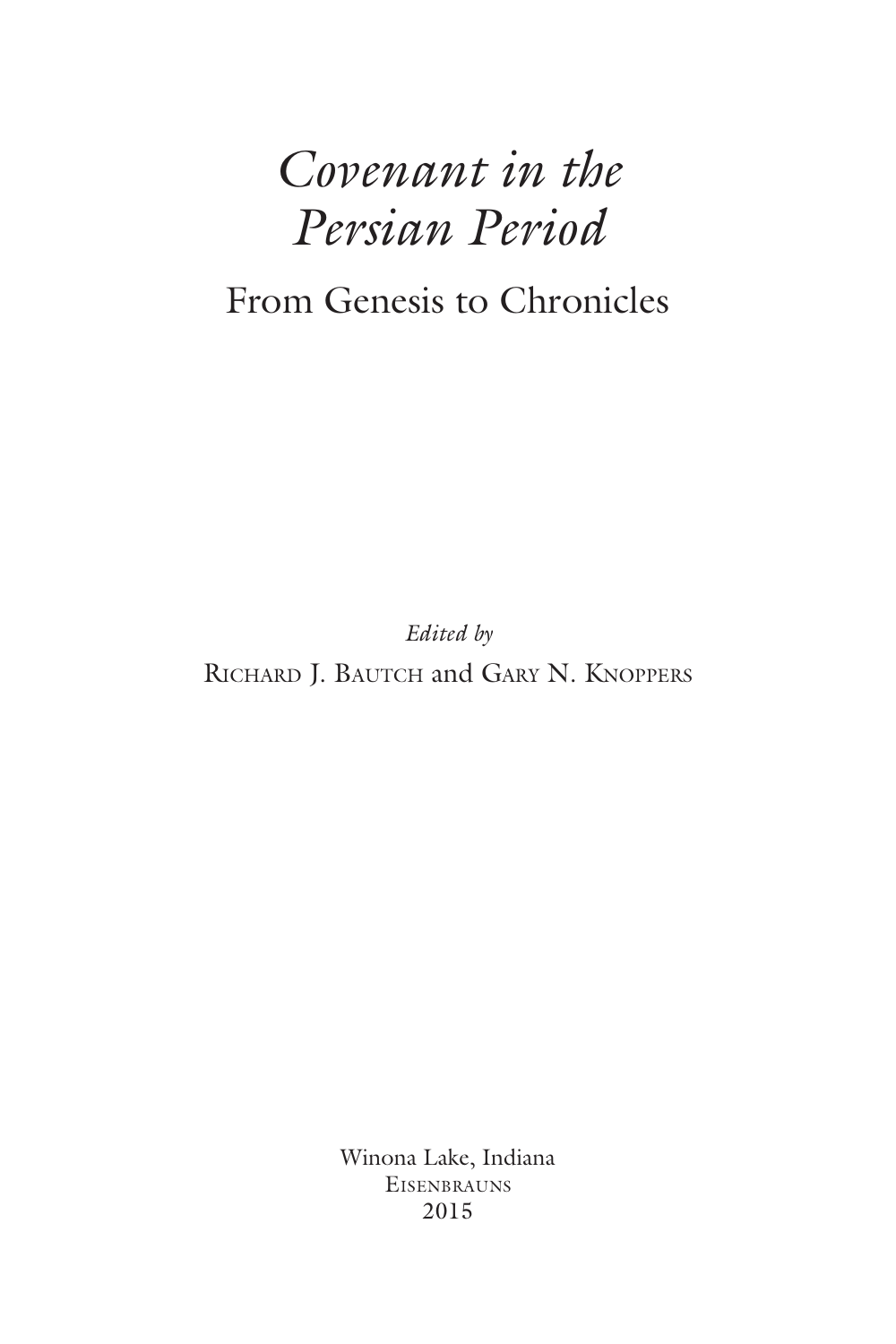© 2015 by Eisenbrauns Inc. All rights reserved Printed in the United States of America

www.eisenbrauns.com

#### **Library of Congress Cataloging-in-Publication Data**

Covenant in the Persian period : from Genesis to Chronicles / edited by Richard J. Bautch and Gary N. Knoppers. pages cm Includes bibliographical references and index. ISBN 978-1-57506-356-0 (hardback : alk. paper) 1. Covenant theology—Biblical teaching. 2. Jews—History— Babylonian captivity, 598–515 B.C.—Biblical teaching. I. Bautch, Richard J., editor. II. Knoppers, Gary N., 1956– editor. BS680.C67C66 2015 221.6—dc23 2015024196

The paper used in this publication meets the minimum requirements of the American National Standard for Information Sciences—Permanence of Paper for Printed Library Materials, ANSI Z39.48-1984.<sup>⊗™</sup>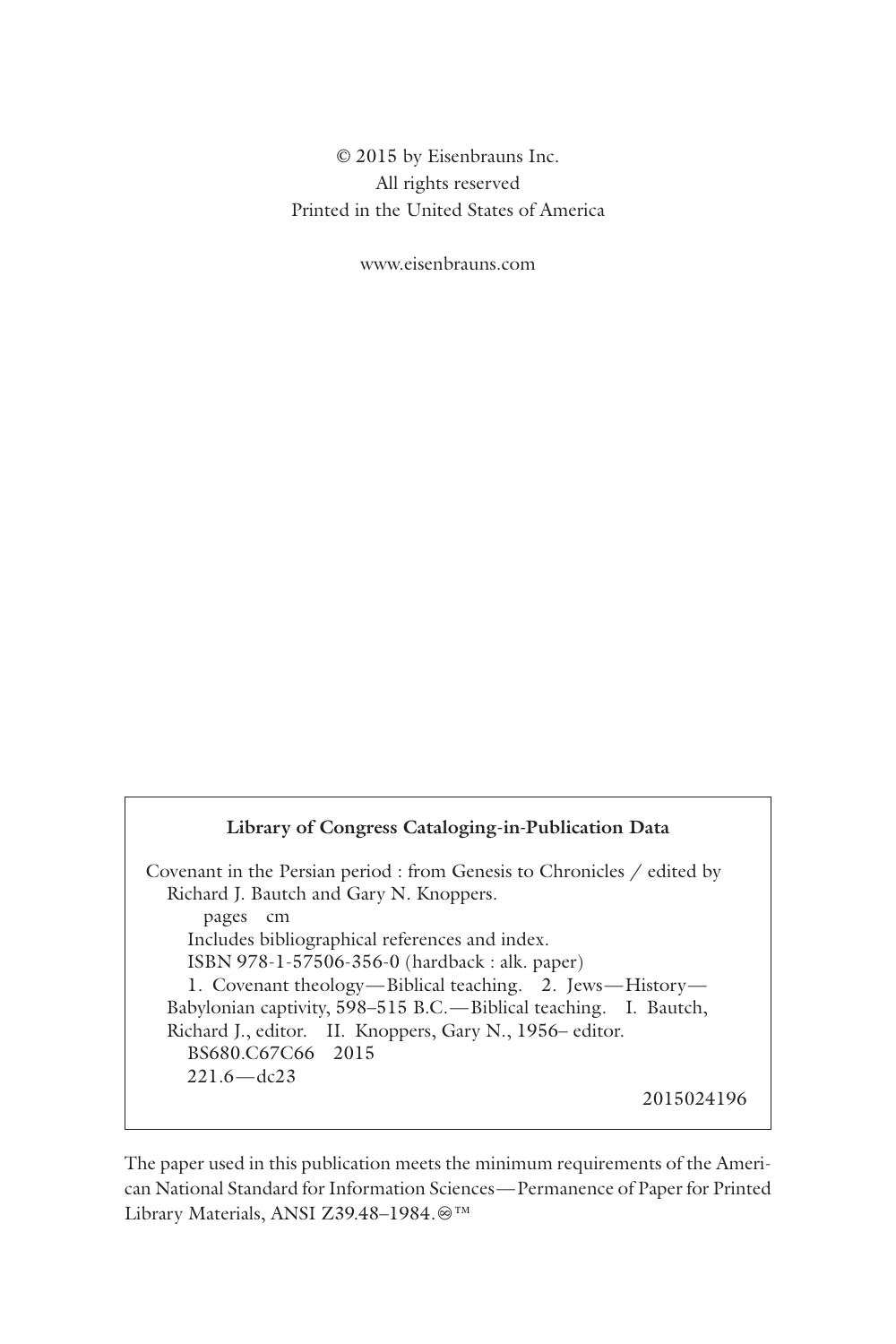## *Contents*

# **Part 1**

## **Pentateuch**

| Abraham amidst the Nations:                                                                       |
|---------------------------------------------------------------------------------------------------|
| The Priestly Concept of Covenant and the<br><b>JAKOB WÖHRLE</b>                                   |
| The "Eternal Covenant" in the Priestly Pentateuch and<br><b>ANDREAS SCHÜLE</b>                    |
| WOLFGANG OSWALD                                                                                   |
| The Covenant in Leviticus 26:<br>A Concept of Admonition and Redemption 75<br><b>THOMAS HIEKE</b> |

## **Part 2**

## **Historical Books (Deuteronomistic History)**

| "The Unwritten Text of the Covenant":<br>Torah in the Mouth of the Prophets 93<br><b>REINHARD ACHENBACH</b>                                                                              |
|------------------------------------------------------------------------------------------------------------------------------------------------------------------------------------------|
| A Balancing Act:<br>Settling and Unsettling Issues Concerning<br>Past Divine Promises in Historiographical Texts Shaping<br>Social Memory in the Late Persian Period 109<br>EHUD BEN ZVI |
| From Covenant to Connubium:<br>Persian Period Developments in the Perception<br>of Covenant in the Deuteronomistic History 131<br><b>CYNTHIA EDENBURG</b>                                |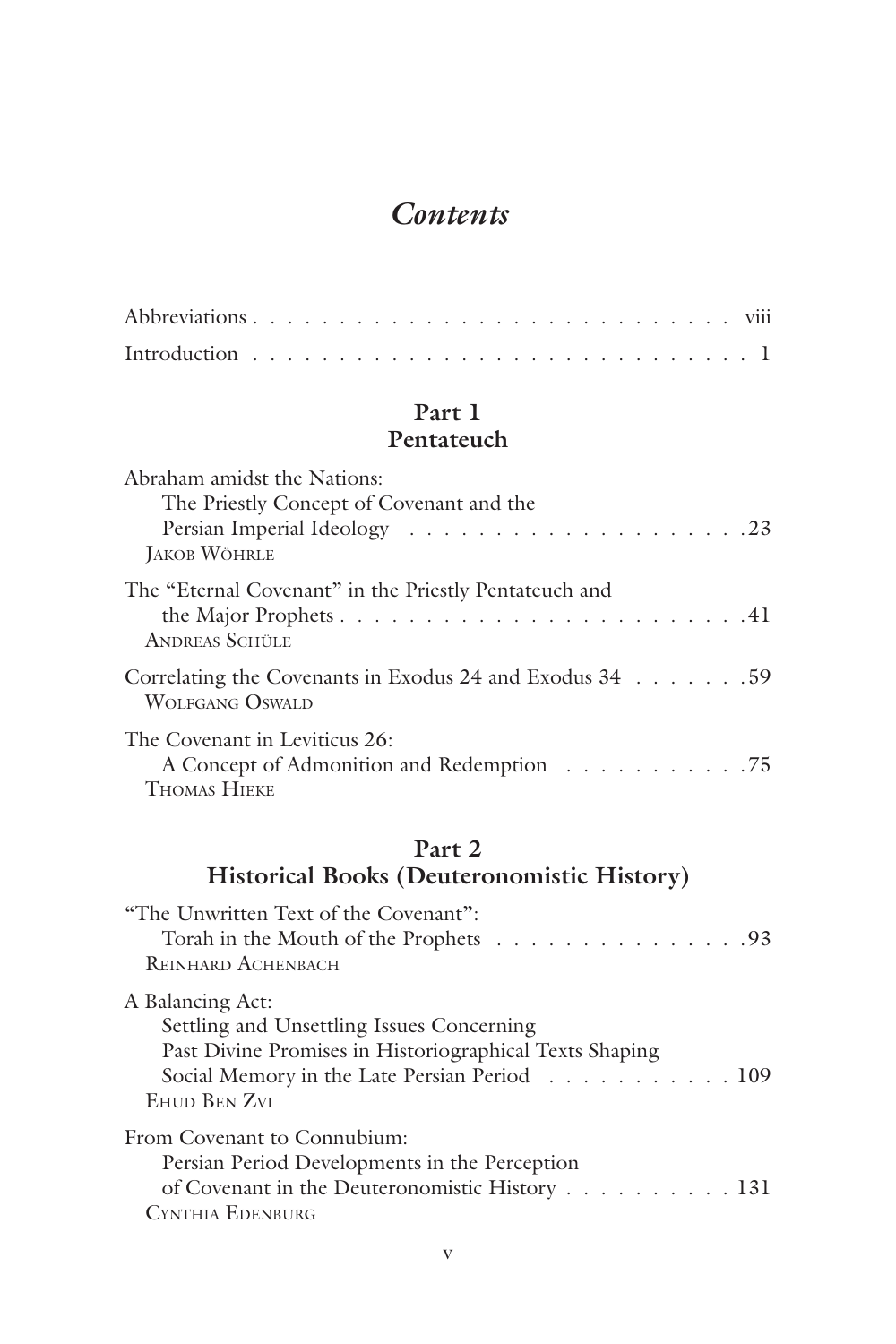## **Part 3 Prophecy**

| The Covenant in the Book of Jeremiah:<br>On the Employment of Family and Political Metaphors 153<br><b>DALIT ROM-SHILONI</b>                                                     |
|----------------------------------------------------------------------------------------------------------------------------------------------------------------------------------|
| Inner-Biblical Interpretation in the Redaction of<br><b>MATTHEW STÖBERG</b>                                                                                                      |
| Breaking an Eternal Covenant:<br>Isaiah 24:5 and Persian-Period Discourse<br>about the Covenant $\ldots \ldots \ldots \ldots \ldots \ldots \ldots \ldots 195$<br>J. TODD HIBBARD |
| Presumptions of "Covenant" in Joel 211<br><b>JAMES NOGALSKI</b>                                                                                                                  |
| Curse, Covenant, and Temple in the Book of Haggai 229<br><b>JOHN KESSLER</b>                                                                                                     |
| Zechariah 11 and the Shepherd's Broken Covenant 255<br>RICHARD J. BAUTCH                                                                                                         |
| The Reproach of the Priests (Malachi 1:6–2:9)<br>within Malachi's Conception of Covenant 271<br><b>ELIE ASSIS</b>                                                                |
| Achaemenid Persian Concepts Pertaining to Covenant and<br>Haggai, Zechariah, and Malachi 291<br>CHRISTINE MITCHELL                                                               |
| Part 4                                                                                                                                                                           |

## **Wisdom Literature**

| The Psalms, Covenant, and the Persian Period 309<br>W. H. BELLINGER JR.                                        |
|----------------------------------------------------------------------------------------------------------------|
| Poems, Prayers, and Promises:<br>The Psalms and Israel's Three Covenants 323<br>CAROL J. DEMPSEY               |
| "When the Friendship of God Was upon My Tent":<br>Covenant as Essential Background to Lament<br>JAMIE A. GRANT |
| Qohelet and the Covenant: Some Preliminary Observations 357<br>THOMAS M. BOLIN                                 |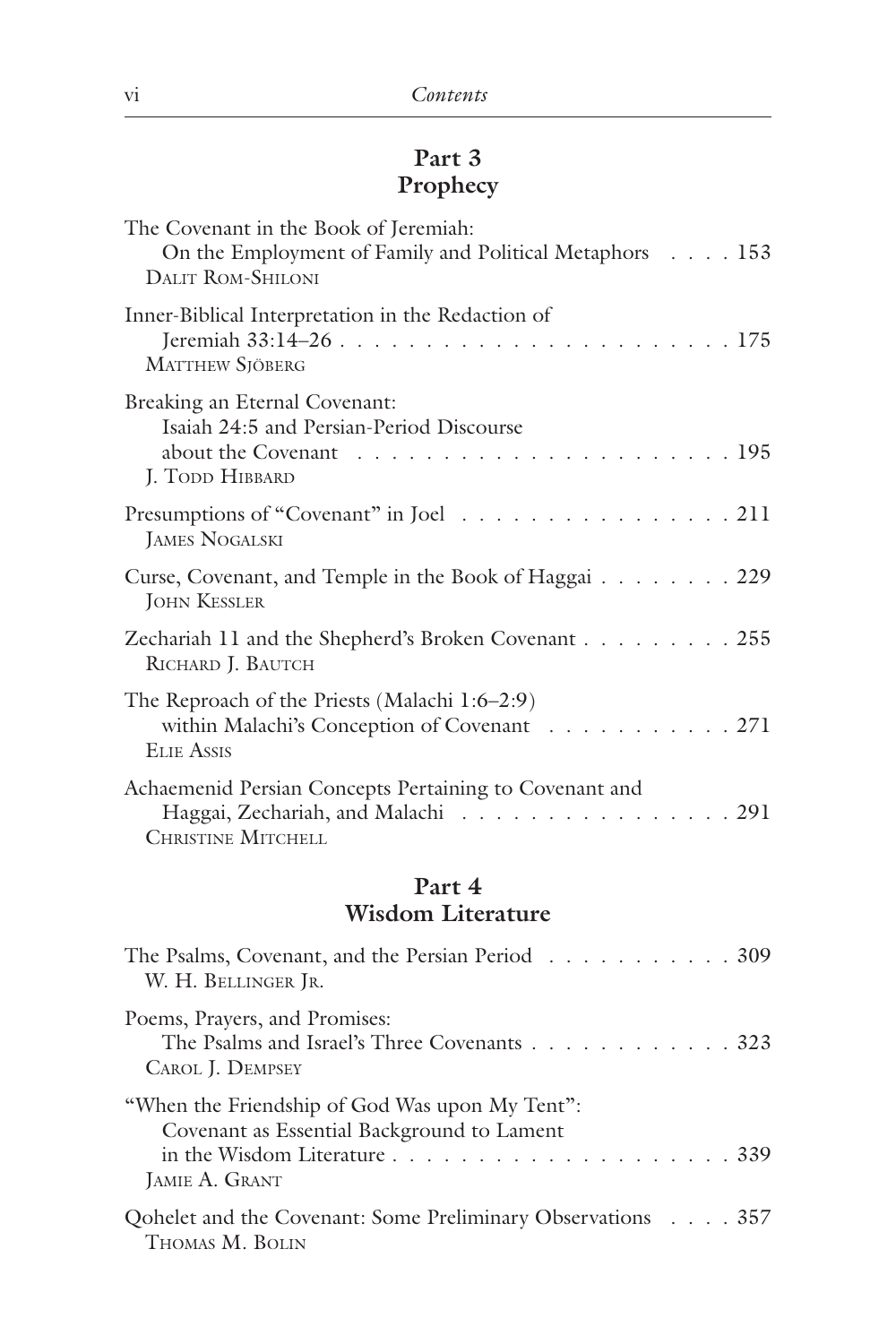### **Part 5 Chronicles, Ezra, and Nehemiah**

| Ezra 10:3: Solemn Oath? Renewed Covenant? New Covenant? 371<br>DOUGLAS J. E. NYKOLAISHEN                            |  |
|---------------------------------------------------------------------------------------------------------------------|--|
| Reenvisioning the Relationship: Covenant in Chronicles 391<br>MARK J. BODA                                          |  |
| "The Ark of the Covenant of the LORD":<br>The Place of Covenant in the Chronicler's Theology 409<br>LOUIS C. JONKER |  |
|                                                                                                                     |  |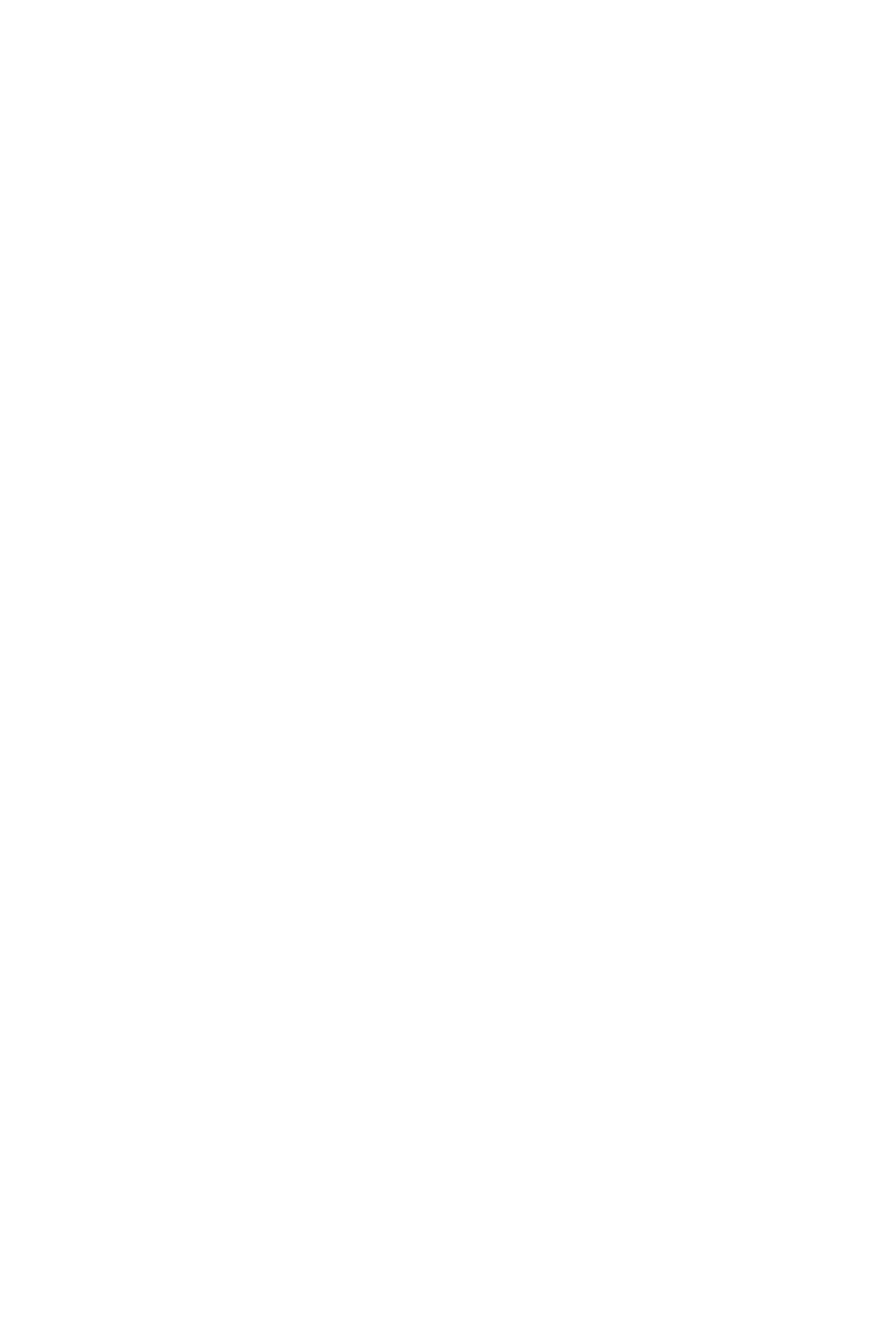

# *The Covenant in Leviticus 26*

## *A Concept of Admonition and Redemption*

Thomas Hieke Johannes Gutenberg-Universität Mainz

#### *Introduction*

Based on older traditions, theologians of the early Second Temple period cast important issues in written texts that later on became Scripture. Their effect on emerging Judaism and—much later—Christianity was great. The metaphor "covenant" is a significant part of this process and hence it must be studied in all parts of biblical literature. This essay analyzes the topic in the third book of the Torah, Leviticus.

With the exception of Lev 2:13 and  $24:8$ ,<sup>1</sup> the term ברית 'covenant' appears in Leviticus only in chap. 26. The eight instances form a significant concept in three stages that correspond to the three main parts of the chapter.2 Leviticus 26 unfolds its message along the concepts of

<sup>1.</sup> Lev 2:13 refers to the "salt of the covenant" which should be added to all offerings for Yahweh. Salt was used to preserve food, especially meat. Hence, salt stands metaphorically for endurance and stability. Thus, the "salt of the covenant" added to every offering symbolizes the durability and eternity of Yahweh's covenant. Lev 24:8 also speaks about "a covenant forever." The renewal of the 12 loaves of bread presented to Yahweh in the tent of meeting Sabbath after Sabbath by the priests symbolizes the eternal presence of Israel before Yahweh and thus the durability of the covenant. This refers to P's covenantal theory of an "'everlasting covenant,' meaning that in spite of the failures of the people ultimately leading to the exile, it cannot be broken by Israel" (Nihan 2009: 101; see also Stackert 2011: 378). Beyond the context of sacrifices, salt appears as a symbol for the everlasting covenant in 2 Chr 13:5 referring to the promise of an eternal dynasty for David and his descendants.

<sup>2.</sup> See, e.g., Groß 1997: 56; Joosten 1998: 151. Korpel offers a detailed analysis of the poetic structure of the whole chapter Leviticus 26 (1993: 123–46). Between my reading this paper at the 2012 SBL Annual Meeting at Chicago and its publication in the present volume, my commentary on Leviticus was published in the series Herders theologischer Kommentar zum Alten Testament in 2014. Therefore, much of the material presented here in English can also be found in German in my comments on Leviticus 26; see Hieke 2014: 1047–1102.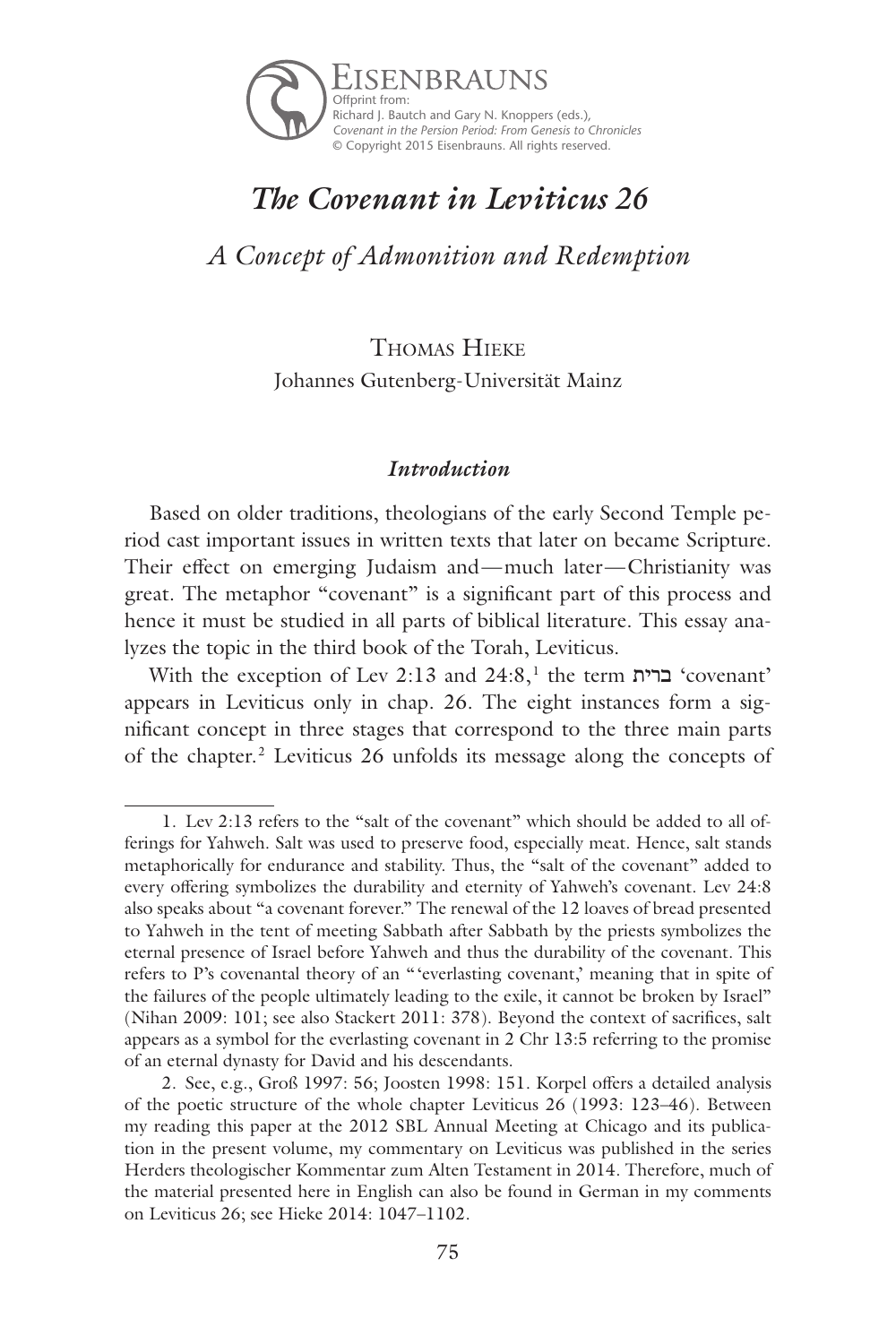admonition and redemption: the first two parts, 26:3–13 and 26:14–39, form the exhortation usually called "blessing and curses." Similar conditions and sanctions appear at the end of the "Covenant Code" in Exod 23:25–33 and at the end of Deuteronomy in chap. 28 (see also Josh 24:20; Levine 1987: 9; Wenham 1979: 327). The message is clear: as long as Israel observes God's commandments listed in the preceding chapters, the people will experience blessing in abundance regarding all important areas of human life. If, however, Israel does not obey Yahweh and spurns his statutes, God will bring terror on the people. But the history of Israel makes it impossible to keep this clear black-and-white pattern: Israel had experienced—and survived—the catastrophe of the Exile.<sup>3</sup> Hence, a third part, Lev 26:40–45, cushions this impact of history and adds without a special signal the concept of redemption. Within terror, exile, and disaster, during the justly executed punishment of the people, God intervenes in a salvific way by remembering the covenant; Yahweh does not forsake Israel entirely. In the end, God's desire to lead his people to freedom will tip the balance toward the redemption of Israel from disaster. This construction of admonition and redemption makes it possible to keep an essential tension of biblical theology basically formulated in the formula of grace in Exod 34:6–7. Israel (and thus every human being) remains responsible and is called to live according to God's commandments; failing to do so or willingly neglecting God's torah will not be without consequences. But the punishment will not lead into extinction: God's mercy and his remembrance of the covenant will make a new beginning possible.

#### *The Conditional Covenant: Admonition (Leviticus 26:3–13, 14–39)*

The term *covenant* plays a major role in all three parts of Leviticus 26. Regarding the concept "admonition," the covenant is conditional. In Lev 26:3–13, the part called "blessings" or better "promises" (Milgrom 2001: 2287; Steymans 1999), God enumerates the benefits that will be granted to Israel if the people observe God's commandments. Israel will gain agricultural and military success, and God will uphold his covenant with Israel (26:9). Here, "covenant" is part of God's "promises" (Stackert 2011: 381), and the term works as a kind of abbreviation or summary: "covenant" (or God's upholding of the covenant) stands for all sorts of

<sup>3.</sup> For a postexilic date of Leviticus 26 see, e.g., Bautch 2009: 57–58; Baumgart 1999: 11; Nihan 2007: 535–45. See also the discussion below about the "confession of sins."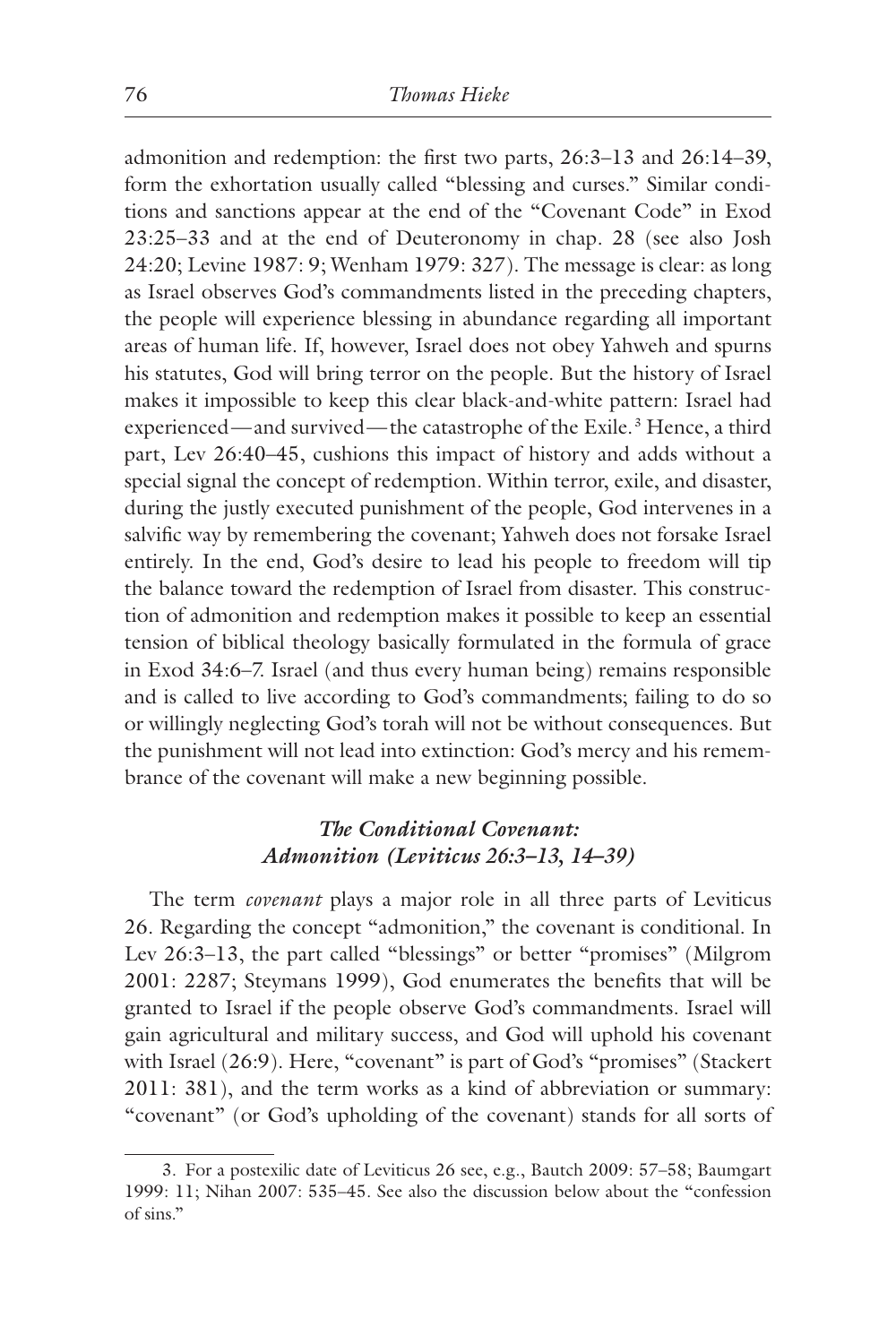God's positive attention, affection, grace and donation in favor of Israel.<sup>4</sup> The combination of the promise "I will make you fruitful and multiply you"5 with the covenant resembles Gen 17:4–7; even without mentioning the name "Abraham," the text continues the tradition of Yahweh's promises to Abraham. Hence, the promises mentioned in Lev 26:3–13 pick up the thread of Israel's great traditions of salvation: Israel's identity is at stake.

While Lev 26:9 uses the term *covenant*, Lev 26:12 quotes the twosided "covenant formula": "And I will walk among you and will be your God, and you shall be my people" (NRSV).<sup>6</sup> A similar combination of "covenant" and "covenant formula" appears in Exod 6:4 and 6:7. In Exodus as well as here in Leviticus, a formula about God leading Israel from the house of slavery (Egypt) to freedom is added (Exod 6:7; Lev 26:13; Milgrom 2001: 2298). Hence, the positive ideal is clear: God leads Israel from slavery to freedom and grants his elected people a unique relationship resulting in all forms of blessing and positive experiences.<sup>7</sup> Significantly, both passages (Lev 26:3–13 and 14–39) consistently speak of a  $\phi$  (ברית): they do not distinguish between the (non-Priestly) Sinaitic covenant and the covenant with Abraham (P), although both are presupposed (Nihan 2009: 104).

Contrary to the position of Nihan, Stackert (2011: 385) maintains that the uses of ברית in Leviticus 26 "are entirely comprehensible as part of an isolated P+H composition": their meaning coincides with the use of ברית elsewhere in P and H and contrasts with the sense of ברית in the non-Priestly Torah passages. Stackert concludes: "Leviticus 26 thus supports the view that H is meant as a supplement to P alone and not to the non-Priestly Torah sources. To the extent that H knows these non-Priestly sources, Leviticus 26 also serves as a striking example of the considerable license that a revising author may assert to reorient radically and deviate from his literary forebears." The differences, however, may not be overestimated, as Stackert concedes by noting the "strong structural similarity among the Torah sources regarding their basic views of Israel's history and religion."

<sup>4.</sup> See, e.g., Num 6:26; Ps 25:16; 69:17; 86:16; 102:18; 119:132: God will lift up his countenance on the people.

<sup>5.</sup> See, e.g., Gen 1:28; 9:1, 17; 17:5–7, 20; 26:4, 24; 28:3; 35:11; 48:4; Exod 1:7; Jer 3:16; 23:3; Ezek 36:11.

<sup>6.</sup> This formula appears in variations also in Exod 6:7; Jer 7:23; 31:33; Ezek 11:20; 36:28; 37:27; Zech 8:8. See, e.g., Joosten 1996: 101–7.

<sup>7.</sup> For the references to the Exodus in Leviticus 17–25 (19:36–37; 22:32b–33; 23:42–43; 25:38, 42, 55), see Joosten 1998: 152–54.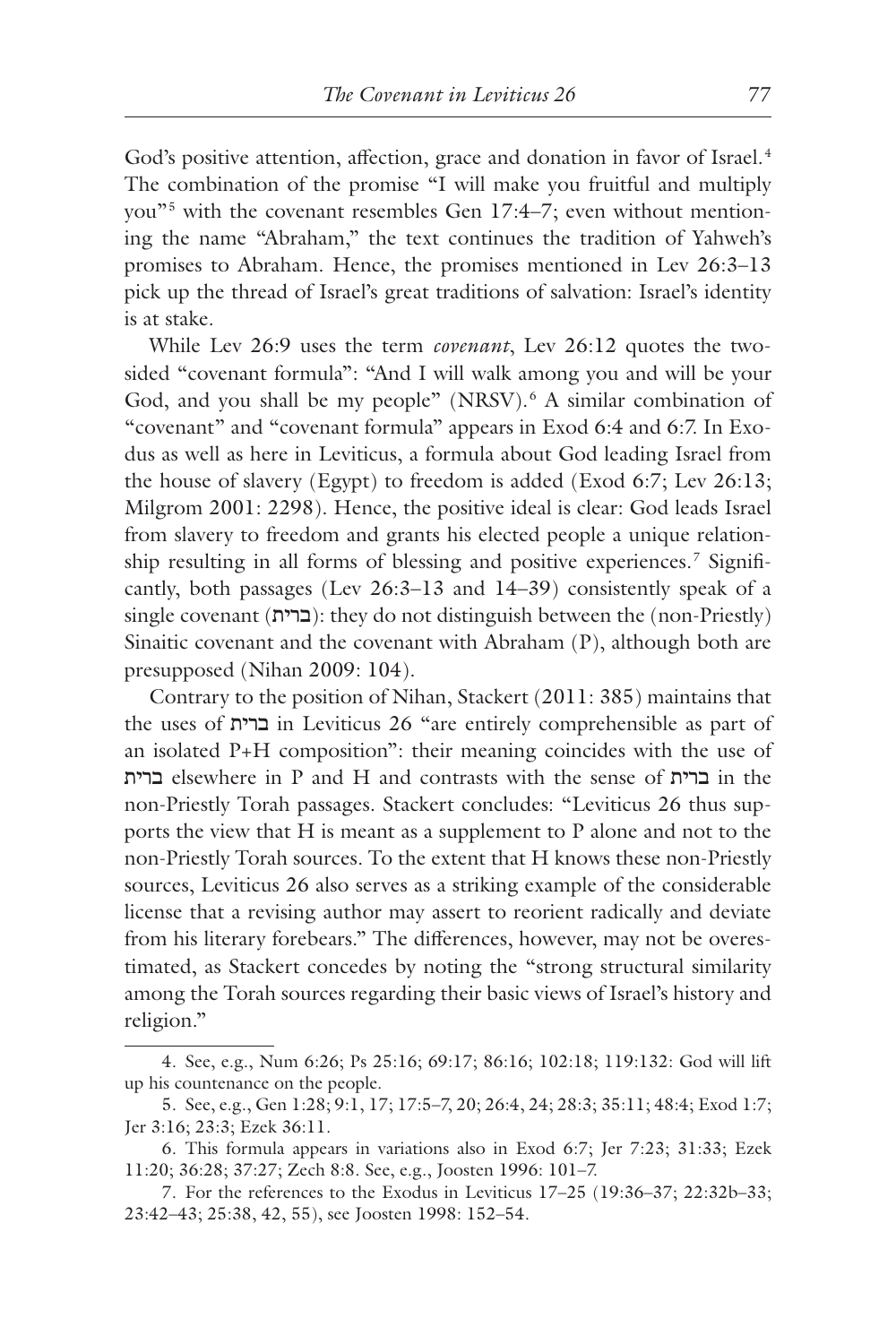However, God's blessings and benefits depend on Israel's attitude toward the covenant and God's torah: if Israel does not obey God and his commandments, thus breaking the covenant (26:15), God must punish the people severely, and a sword will execute vengeance for the covenant (26:25). This does not refer to the stereotype of a brutal deity executing blind (and often exaggerated) revenge—the term *covenant* rather indicates the authority of a royal suzerain to call a rebellious and disloyal vassal to order by using power and even violence. The text perpetuates the political and military metaphor "covenant" consequently: if Yahweh is the supreme Lord and owner of the land and if he gave it to Israel as a fief, Yahweh has the right to give orders and to demand loyalty. If the vassal becomes disloyal, the supreme Lord must maintain order (Barrick 2005: 119; 2010: 85). The ethical decision and responsibility of human beings for their deeds are taken seriously and to a high degree (see also Nihan 2009: 106).

Hence, Lev 26:14–39, the longer part called "curses" or better "commination" (Milgrom 2001: 2287; Steymans 1999), lists several consequences for Israel's disloyalty to the covenant and God's commandments. God will take back all the promises mentioned in the first part, with one exception: the promise to uphold his covenant is not mentioned and therefore not withdrawn in the second part. Although the covenant is broken by one party (Lev 26:15), God does not dissolve the covenant (Joosten 1996: 116; Stackert 2011: 384). Thus, the idea of "covenant" serves as an anchor and a *Rettungsschirm* (emergency parachute) in order to bridge the doom of destruction and exile.

#### *The Remembered Covenant: Redemption (Leviticus 26:40–45)*

Israel experienced the consequences in destruction and exile in the sixth century B.C.E.<sup>8</sup> But as the people survived the catastrophe, the two parts of admonition must be supplemented by a third part, redemption (Lev 26:40–45; Hieke 2014: 1089–98).9 This part reckons with Israel's perma-

<sup>8.</sup> See, e.g., Halvorson-Taylor 2011: 31–41. She examines in her monograph several prophetical texts that "provide insight into the early, formative period in which the Babylonian Exile was transformed from a historical experience into a multivalent symbol of physical, mental, and spiritual distress" (p. 41). Leviticus 26 in its final form can be regarded as one outcome of this transformational process. Cholewiński (1976: 138) suggests that Lev 26:40–45 presupposes the ongoing Exile and hence has to be dated to the 6th century B.C.E. This proposal is not convincing; the text rather presupposes necessarily that the people survived the Exile and experienced the new beginning in the Persian period.

<sup>9.</sup> Nihan convincingly demonstrates that the entire final epilogue in Lev 26:40– 45 can be read as a coherent section, which is an integral part of the original composition in chap. 26 (2009: 106–9).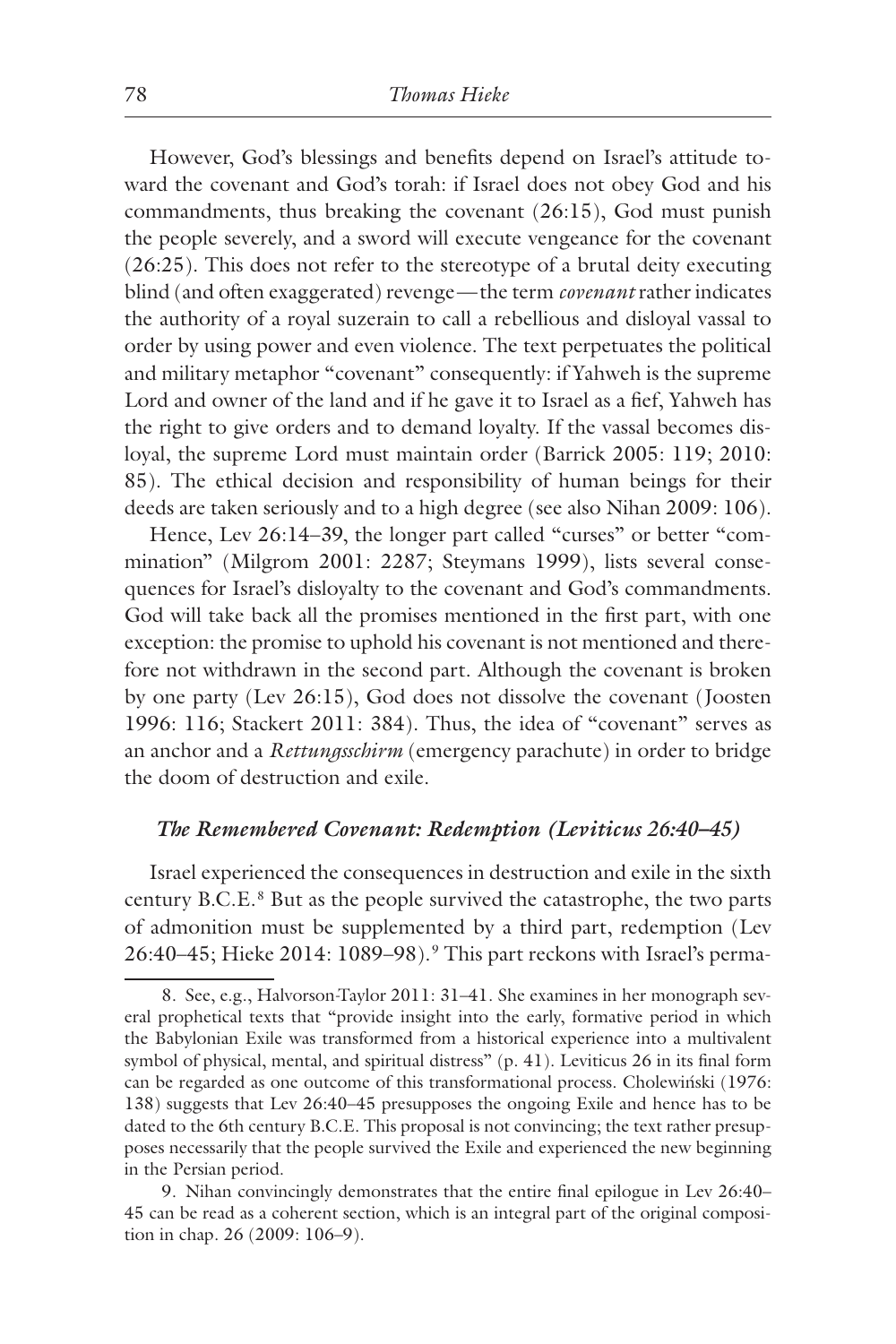nent failure to fulfill God's ethical and cultic demands and demonstrates how God mercifully grants a new beginning after necessary punishment. Detached from the historical situation of Israel before and after the exile, one can ask more generally: as it seems to be natural for a human being to fail to fulfill God's commandments and to despise again and again these instructions, although they will lead to life (see Lev 18:5), how can one stand before God? The idea that God grants a new beginning after the justified punishment is expressed by the metaphor that God "remembered his covenant." It is the covenant with the patriarchs (Jacob, Isaac, Abraham, in this sequence in 26:42) and the (same) covenant with the ancients freed from the land of Egypt (26:45). This concept of redemption that results from the experiences of the Exile and the new beginning in the Persian period is integrated into the revelation at Mount Sinai in order to anchor the paradigm of failure, punishment, forgiveness, and new beginning at the roots of Israel's religion. While the concept of admonition by promises and commination is borrowed from the treaties in the ancient Near Eastern literature,<sup>10</sup> the concept of redemption is unique in Israel's environment (Milgrom 2001: 2329).

The basic structure of Lev 26:40–45 consists of a conditional sentence, that is, a protasis (26:40–41) and an apodosis (26:42–45). The condition or protasis starts in v. 40 with the confession of iniquity and treachery: "But if they confess their iniquity and the iniquity of their ancestors, $<sup>11</sup>$  in</sup> that they committed treachery against me and, moreover, that they continued hostile to me"—this confession triggers an explanatory parenthesis (v. 41ab) again stressing that God's hostile reaction was a necessary consequence of the people's sins (Milgrom 2001: 2332; Gerstenberger 1993: 393): "So that I, in turn, continued hostile to them and brought them into the land of their enemies." After that explanation, the conditional protasis is resumed by the people's self-humiliation and contrition: "If

<sup>10.</sup> See, e.g., the Codex Hammurapi (18th century B.C.E; *TUAT* 1:77; Richardson 2000), the Vassal Treaties of Esarhaddon (*TUAT* 1:172; Wiseman 1958), the bilingual inscription on the statue from Tell Fekheriye (9th century B.C.E; *TUAT* 1:634–37; Lipiński 1994: 19–81). For more details on ancient Near Eastern parallels, see Podella 1993: 429–46; Korpel 1993: 146–50. "The most important difference is related to the speaker. In ancient Near Eastern laws and treaties . . . the gods are mentioned in the third person. Either the king himself calls the divine blessings and curses upon his addressees, or they are called on behalf of the king by an unnamed speaker. In Deuteronomy 28 the king is simply replaced by Moses, but the pattern remains the same. In Leviticus 26, however, Yahweh himself is speaking" (Müller 2010: 208; see also Wenham 1979: 327).

<sup>11.</sup> According to Müller, the phrase "the iniquity of their ancestors" in Lev 26:39b, 40a is a secondary addition (2010: 222).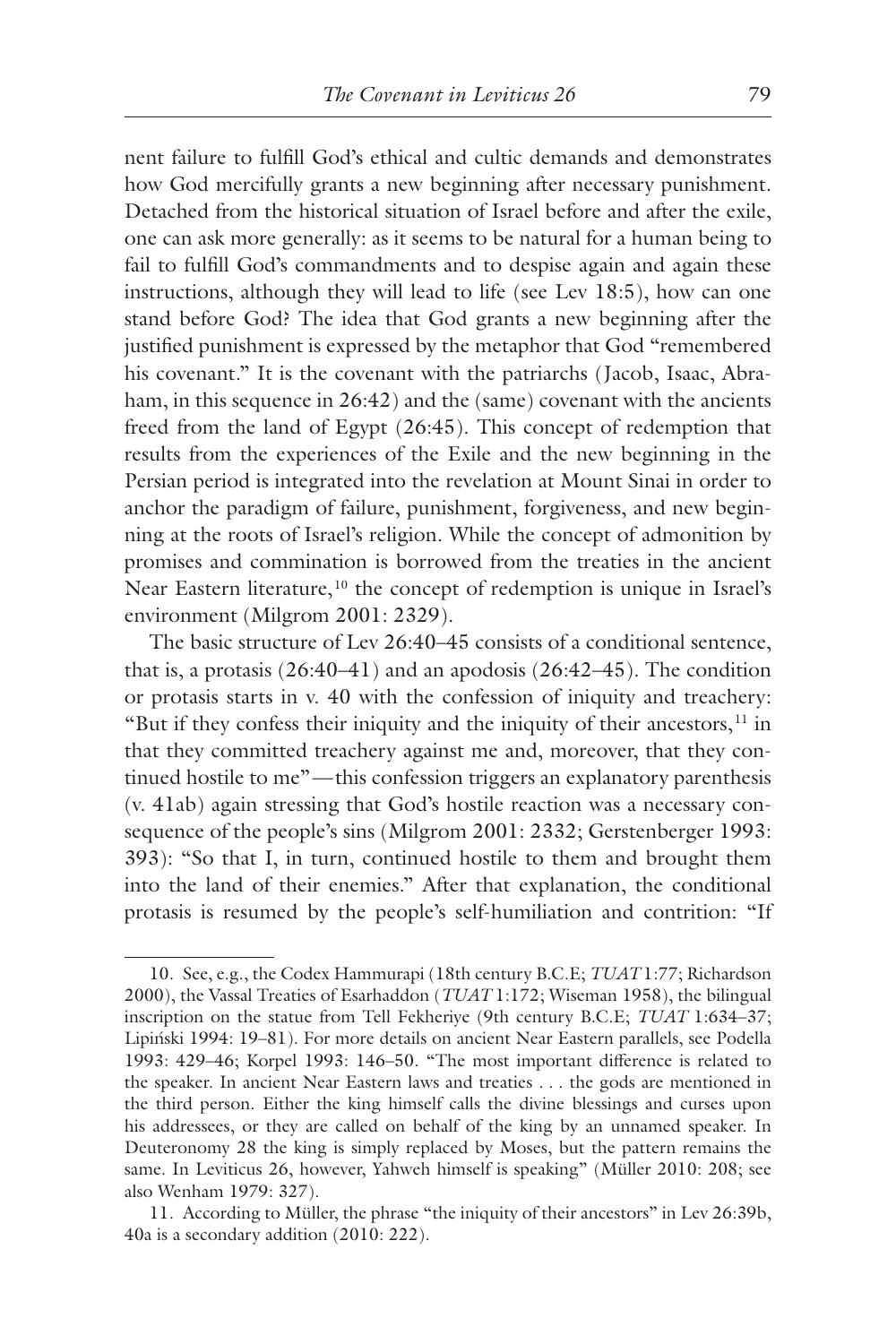then their uncircumcised heart is humbled and they make amends for their iniquity" (v. 41cd). The *confession of sins* is a new aspect in the long history of Israel's iniquity and disobedience, and it corresponds to the ritual of the "Day of Atonement" in Lev 16:21: Contrition and the confession of sins are the way of the Diaspora, far from the ritual at the temple of Jerusalem, to achieve atonement (see 1 Kgs 8:46–51 par. 2 Chr 6:36–39; Baumgart 1999: 17–19).

Boda convincingly demonstrates that the idea of confession of sins created a new, postexilic genre: penitential prayers such as Ezra 9; Nehemiah 1, 9; Daniel 9; Psalm 106 (2001: 195–97; see also Boda 1999: 48, 51). Boda points out that Jer 14:19–21 is drawing on Leviticus 26 (2001: 196). This might be possible, but it does not necessarily imply that Leviticus 26 must have originated in the late Preexilic Period. Leviticus 26 probably was composed together with the chapters usually called the "Holiness Code" (H). According to Nihan, H is a late composition (*post* P) by a pentateuchal redactor dating to the second half of the fifth century B.C.E. (2004: 122). Hence, either Lev 26:42 got the idea about the remembrance of the covenant from Jer 14:21 or the communal lament in the book of Jeremiah is a later addition modeled on the concept of confession of sin in Leviticus 26. However, the date of H is a highly disputed matter, and the scholarly discussion cannot even be summarized here. The recent tendency seems to go toward a postexilic date, and in his various publications Nihan presents convincing arguments for his supposed scenario of the origin of the book of Leviticus. The optimism of the last century regarding the ability to reconstruct the process of the origin of H in every detail and down to every single half verse (as an example see Cholewiński 1976: 131–41) is nowadays rejected for methodological reasons.

One should note, however, that the confession of the sins and the people's contrition are not an achievement or great merits that create a claim for God's grace. Contrition and repentance are the precondition for God's mercy (Bautch 2009: 60). In his conclusion, R. J. Bautch states: "Confession of sin is integral to all of the covenantal texts examined here; it appears in Isa 64:4b–6; Neh 9:33–35; and Lev 26:40, with echoes in Bar 2:30–33" (Bautch 2009: 62; see also Kessler 2010: 327; Baumgart 1999: 17–22). Barrick states:

The Hebrew word for 'repentance' (שוב) does not occur in Leviticus 26. However, the concept of repentance occurs in a threefold turning of exiled Israelites to Yahweh: (1) They must confess their guilt and the guilt of their forefathers (v. 40), recognizing their personal and corporate culpability. (2) They must humble their 'uncircumcised heart' (v. 41),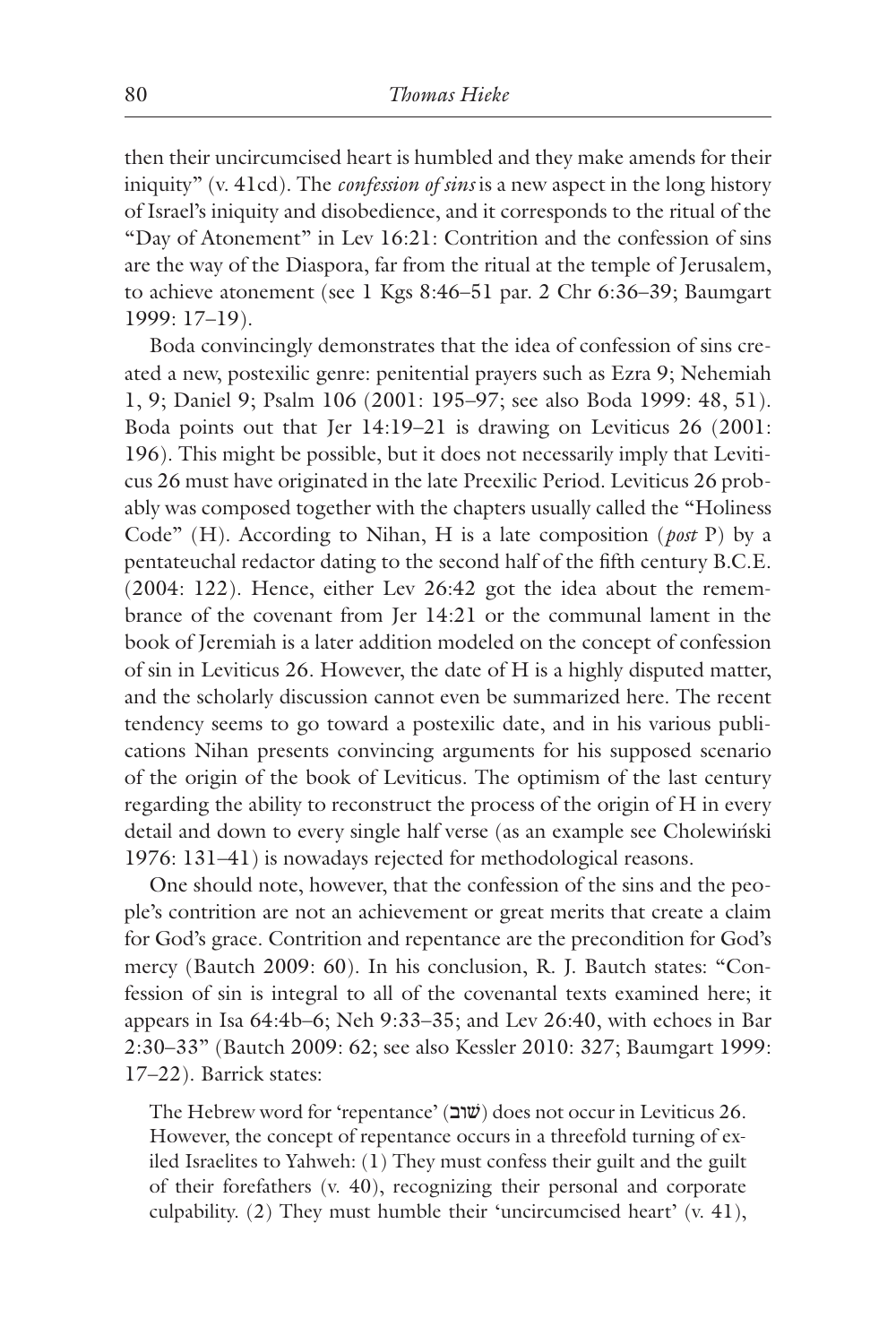bringing it into subjection to the precepts of Yahweh. . . . (3) They must make restitution for their guilt (v. 41), accepting the ... consequences of sin. (2010: 98–99)

God respects humankind's free will and autonomous decision for good or evil; nobody is saved against his will. Repentance expresses the free decision to accept God's grace. However, as Nihan demonstrates (2009: 110), the people's conversion is predicted to Moses by Yahweh himself: it is not a mere possibility but rather an event that will necessarily happen at some point in the future. In other words, the text portrays God as optimistic enough to presume that finally the people will voluntarily (!) repent and return to God's commandments.

The apodosis (Lev 26:42–45) can then formulate God's merciful love for his people with the metaphor of the remembered covenant (Bautch 2003: 149). The text is artfully structured as a palindromic *inclusio* (Hieke 2014: 1091):

- A 42 Then will *I remember my covenant* with Jacob; *I will remember also my covenant* with Isaac and *also my covenant* with Abraham, and I will remember the land.
	- B 43 For the land shall be deserted by them, and enjoy its sabbath years by lying desolate without them, while they shall make amends for their iniquity,
		- C because they dared *to spurn* my ordinances, and *they abhorred* my statutes.
			- D 44 Yet for all that, when they are in the land of their enemies,
		- Cʹ *I will not spurn* them, or *abhor* them so as to destroy them utterly
	- B' and break my covenant with them; for I am the LORD their God;
- Aʹ 45 but *I will remember* in their favor *the covenant* with their ancestors whom I brought out of the land of Egypt in the sight of the nations, to be their God: I am the LORD.

The center of the apodosis (D) consists of the far-reaching experience of the Exile, hence, the negative consequences of Israel's spurning of God's ordinances (C) came true (see the commination in Lev 26:14–39). However, God does not react in a symmetric way (Gerstenberger 1993:  $395$ ): God does not spurn the people so as to destroy them  $(C;$  Baumgart 1999: 13-14).<sup>12</sup> Although the punishment of the Exile was necessary and

<sup>12.</sup> The verb "to spurn" (מאס) might point to earlier texts such as Lam 5:22 or Jer 7:29 (see also Jer 6:30; Amos 5:21), which declare that Yahweh had in fact spurned or rejected his people (or threatened to do so). By using the same verb here, H responds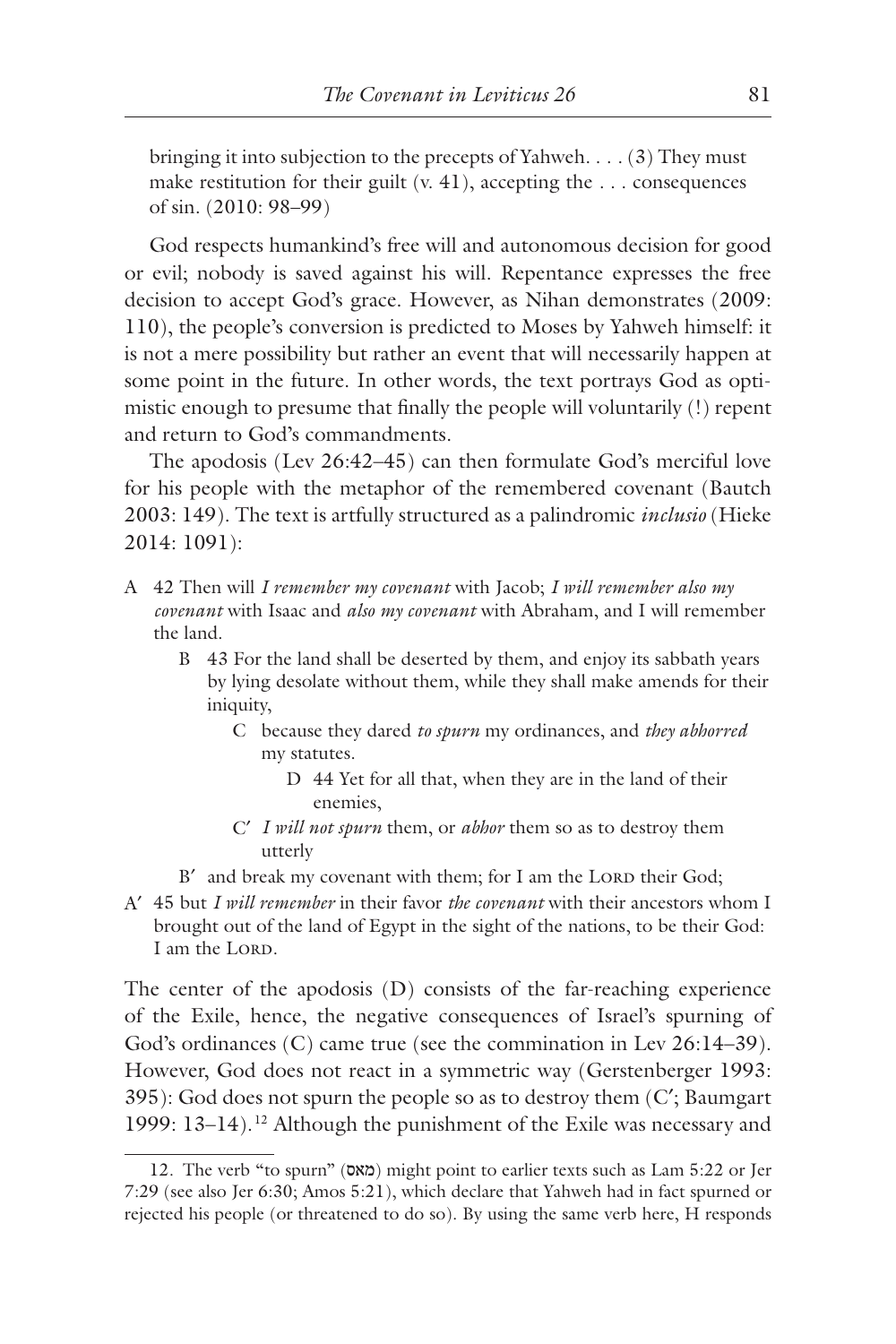justified (B), this does not mean that God breaks the covenant with Israel (B′; Stackert 2011: 380). The supreme principle remains the unbroken covenant: God's covenant with the patriarchs (Jacob, Isaac, Abraham)<sup>13</sup> concerning the land (A) and the same covenant with the ancestors freed from the land of Egypt (A′; Milgrom 2004: 92–95). The remembrance of the covenant frames the whole apodosis. The fact that God "remembers" his covenant with the patriarchs means that the ברית was not abolished or broken in spite of the crimes and the sins of the people that led to the exile (Nihan 2009: 110). "Remembering" is not only an intellectual process but always implies real action (Baumgart 1999: 15; Álvarez Valdés 2003: 167; Gerstenberger 1993: 394). The phrase appears with Noah in Gen 9:15–16 and in Israel's lament about their slavery in Egypt (Exod 2:24; 6:5). The motif also appears in prophetic literature (Jer 14:21; Ezek 16:60) and in the Psalms (Ps 105:8; 106:45; 111:5). The remembrance of the land, however, is unique within the Bible (Levine 1989: 191; Joosten 1998: 159).

It is noteworthy that no separate covenants have been individually formed with Noah, Abraham, etc.; there is only *one* covenant between God and human beings (Nihan 2009: 112; similarly, Stackert 2011: 382). The names stand for individual accentuations and renewals of the *same* covenant: "It turns out in the long run that there is little difference between the covenants of Sinai and Abraham in regard to their fulfillment. The difference lies in their content, but their realization is dependent on Israel's behavior" (Milgrom 2001: 2340–2341; 2004: 95; Hieke 2014: 1097). The covenant with the patriarchs accentuates God's promises of land and progeny (Bautch 2009: 43); the covenant at Mount Sinai with the "ancestors"  $(v. 45)^{14}$  accentuates Israel's promise to keep God's com-

to these severe admonitions in prophetic literature with a message of comfort and hope (G. N. Knoppers, personal communication).

<sup>13.</sup> The sequence Jacob, Isaac, Abraham probably insinuates an ascending line or climax. It goes back into "history" to the very beginning of God's promises of land and progeny,that is, back to Israel's roots (see, e.g., Grünwaldt 1999: 372).

<sup>14.</sup> See Joosten 1998: 156–59; Nihan 2009: 111; Rothenbusch 2011: 5. Groß assumes that "ancestors" in v. 45 refers to the covenant with Abraham, Isaac, and Jacob. He translates: "But I will remember in their favor (whom I brought out of the land of Egypt in the sight of the nations to be their God) the covenant with (their) ancestors." However, because the remembrance of the covenant with Abraham, Isaac, and Jacob forms the basis for the renewal of the Sinai covenant, Groß notes the strange assumption ("sehr seltsam") that two valid concepts of covenant exist next to each other. Because there are no differences in content, Groß concludes that the end of Leviticus 26 obviously points to a concept of covenant that no longer distinguishes between the covenant of the fathers and the covenant at Mount Sinai (1997: 60–61).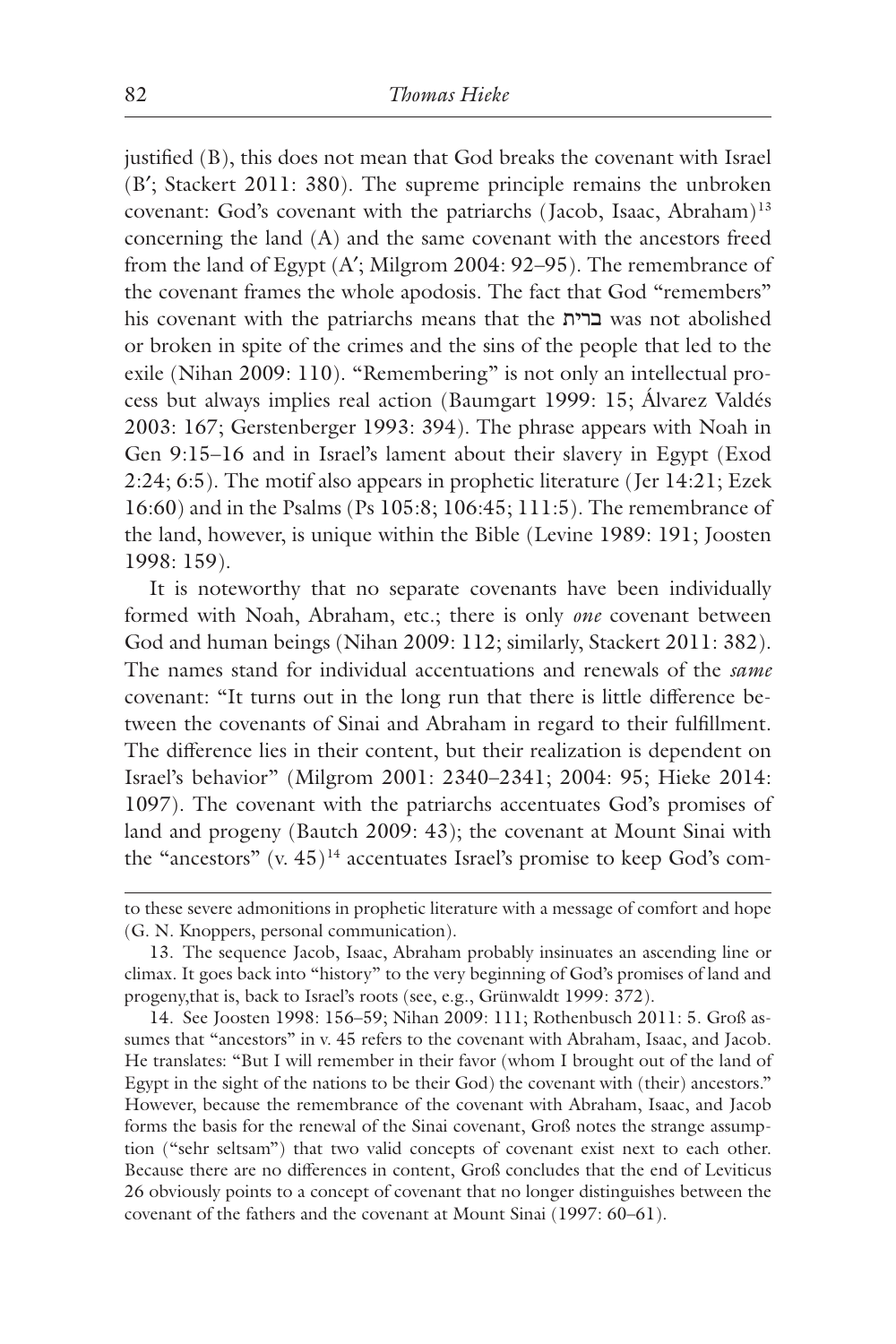mandments. They complement one another,<sup>15</sup> and both concepts of covenant remain valid—even if Israel fails to meet God's claim for a holy people, even if Israel does not obey the social and cultic commandments intended for life (Lev 18:5). The possibility of failure and punishment, even the reality of the Exile—and the concept of redemption and new beginning—are already anchored in the Torah itself, in the fictive narrative of Israel at Mount Sinai. This means that failure and necessary punishment do not question the normative claim of God's torah. Although God foresees Israel's failure, God withdraws neither his commandments nor his covenant.

In addition, the exile and the national destruction of Israel are not due to Yahweh's weakness but are an expression of God's overarching plan of history. Projecting the various and dramatic experiences of history back to the ideal time of Israel's foundation at Mount Sinai creates a paradigm that can be applied not only to Judah's national catastrophe of the sixth century B.C.E but also to later situations and even—in a spiritual transformation—to the existence of the individual before God. The overall message of the text is God's readiness to forgive and to grant a new beginning, but the concept of covenant also implies that God takes the responsibility and free will of human beings seriously and arranges even dramatic consequences. God's punishment, however, will not result in utter destruction and a breaking of the covenant: "The exile appears as an opportunity for Israel's repentance as well as for the Sabbath rest of the land, and it has to be emphasized that, *in spite of the exile*, Yahweh will never let Israel perish" (Müller 2010: 228; emphasis original; see also Grünwaldt 1999: 373–74; Stackert 2011: 380). The word of the prophet Hosea is still true: "For I am the Lord, their God (see Lev 26:44), for I am God, no mortal" (Hos 11:9).

#### *Inner-Biblical Relationships*

The concepts of admonition and redemption as well as the conditional and remembered covenant are not unique within the Bible.16 In terms of its relationship to the curses or commination of Deuteronomy 28–29, Deut 30:1–10 has the same function as Lev 26:40–45 toward Lev 26:14– 39 (Cholewiński 1976: 313; Wenham 1979: 332; Nihan 2009: 110):

<sup>15.</sup> Álvarez Valdés speaks about "dos tipos de alianzas" which the author of Leviticus 26 led to a synthesis ("genial síntesis teológica"; 2003: 170, 180–81).

<sup>16.</sup> For a detailed presentation and discussion of the biblical "tradition" taken over in Leviticus 26, see Grünwaldt 1999: 348–65.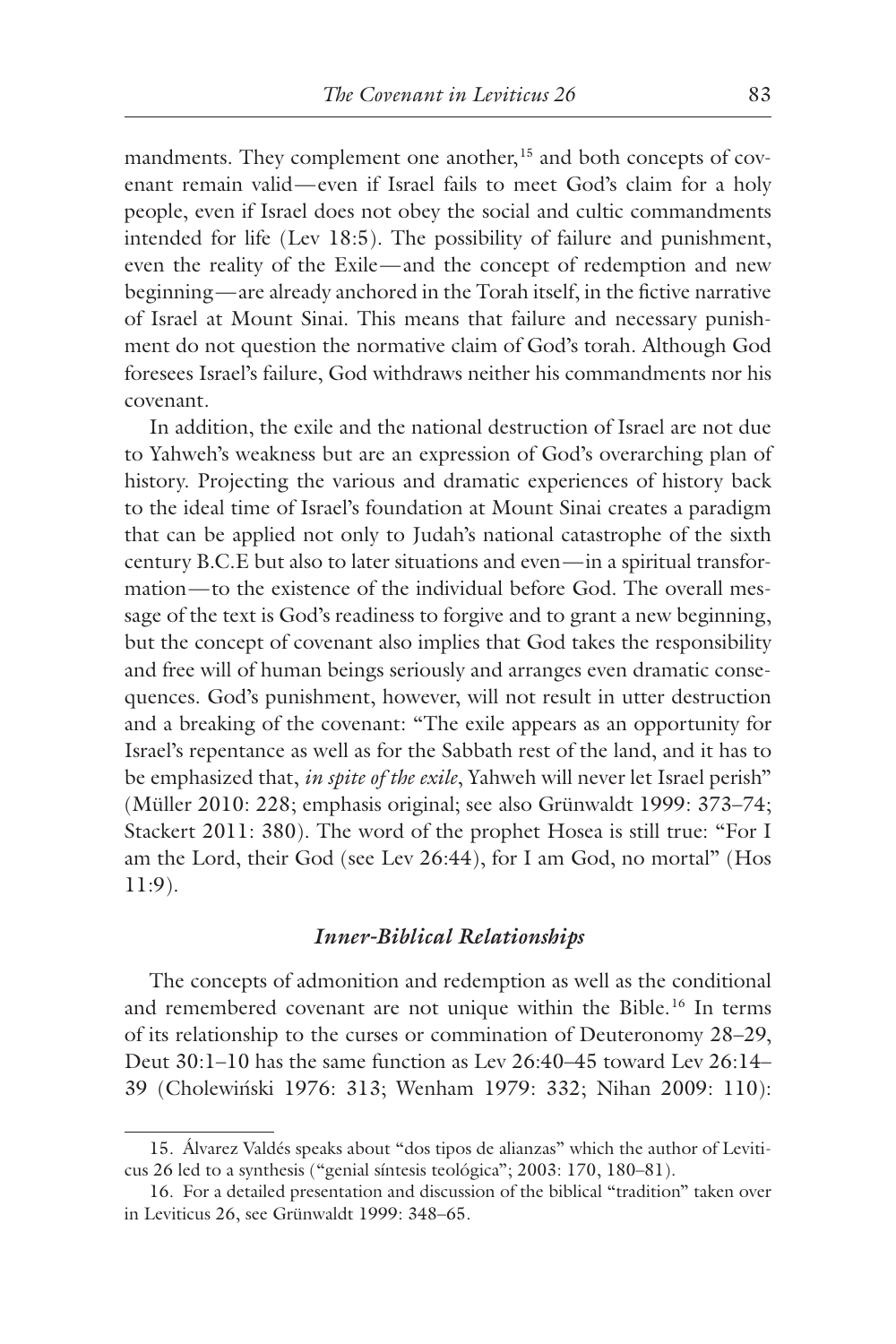|    | Ezek 34 Lev 26 Ezek 37 Lev 26 |     |        |
|----|-------------------------------|-----|--------|
| 25 | 6,9                           | -26 | 6, 9   |
|    | $26-27$ 4, 5, 13 27           |     | 11, 12 |
| 28 | 5:6                           | 28  | 13     |
|    |                               |     |        |

*Table 1. Related Verses in Leviticus 26 and Ezekiel*

a salvation through punishment is possible; the people will survive the threatened distress (which became reality with the exile). Deut 30:2–3 announces that God will have compassion on the people, if they repent and return to God. God's mercy does not nullify the injustice and evil deeds of the people, but their repentance enables God to grant a new beginning. This new beginning is at the same time a new call to obey the Lord and observe all the commandments in order to gain the promised blessing (Deut 30:8–10).

Deut 30:6 adds a new thought: "Moreover, the LORD your God will circumcise your heart and the heart of your descendants, so that you will love the LORD your God with all your heart and with all your soul, in order that you may live." The Bible is aware that the free will of a human being needs God's help in order to be able to decide freely in favor of God's torah. God's support of the human heart to find autonomously the way to life through the love of God is expressed in the metaphor of the "circumcision of the heart." As circumcision is the sign of the covenant, the concept of "covenant" is present here, although the term does not appear. The "uncircumcised heart" of Lev 26:41c will be "circumcised" by God: God will trim and organize the root of the human beings' thinking and planning and thus help them to follow the LORD with all their heart and all their soul. This is not a kind of "brainwashing" that makes people do what they do not want to but a parental care for the autonomous human being to come to the appropriate decision and to find the way to true life. Almost the same metaphor appears in Jer 31:33: God will write his torah on the hearts of the people, and this will enable the renewal of the covenant. Ezek 36:26 speaks about heart transplantation: God will remove the heart of stone and replace it by a heart of flesh—then the people will be able to follow God's statutes and ordinances. "Then you shall live in the land that I gave to your ancestors; and you shall be my people, and I will be your God" (Ezek 36:28). The covenant formula again indicates the renewal of the covenant.

Leviticus 26 and Ezekiel (especially Ezek 34:25–28; 37:26–28) have many terms and phrases in common. Table 1 indicates the related verses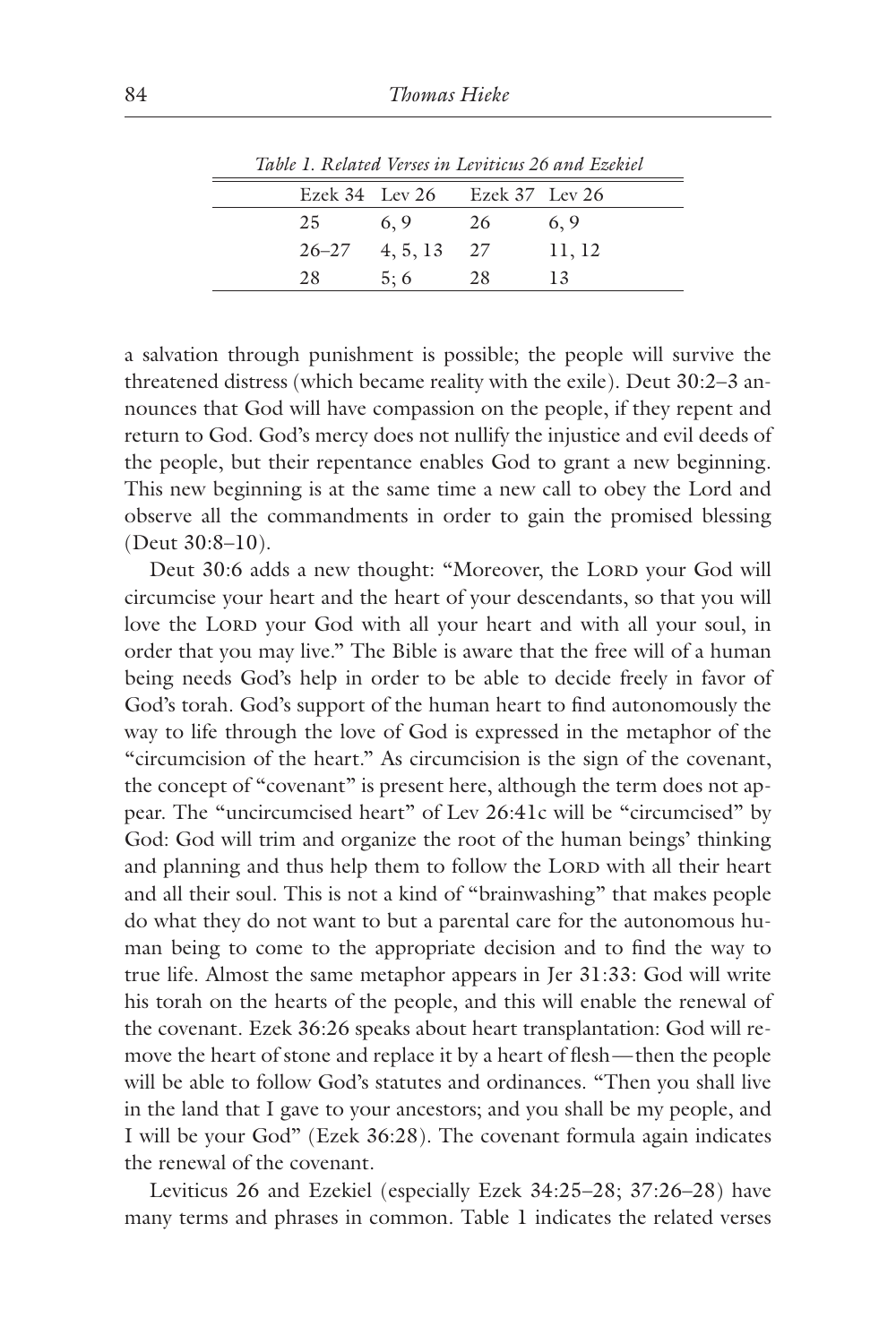(Hieke 2014: 1065–66). Lyons presents even more details (2010: 7–9, 16–19, 22–26). The phrase "covenant of peace" is especially noteworthy; it appears only in Ezek 34:25; 37:26; Num 25:12; Isa 54:10 (Batto 1987: 202–3). Lev 26:6 and 26:9 combine *peace* and *covenant* within a few verses.

The literary relationship between Leviticus 26 and Ezekiel is disputed. While Milgrom and others opt for Ezekiel as a recipient of Leviticus 26 (Milgrom 2001: 2348–63; 1997; Lyons 2010: 4–6), the tendency goes in the other direction (Greenberg 2005: 409; 476; Nihan 2004: 108–10; 2007: 543; Otto 1999: 180–82; Levine 1987: 30; Müller 2010: 209; Grünwaldt 1999: 350–51). Perhaps there was a common repertoire of Priestly phrases regarding the renewal of the covenant and the people's attitude toward God's commandments, and these phrases and concepts influenced the final formulations of the books of Leviticus and Ezekiel.

The prophetic literature (Ezekiel, Jeremiah) underscores especially God's merciful intervention for the restoration of Israel, while the Torah (Leviticus 26 and Deuteronomy 30) keeps stressing the call for the people's obedience to the torah. This debate "reflects the two major theological options of the political and religious elites of the Persian period: *eschatological prophecy* vs*. Torah-based observance*" (Nihan 2007: 545).

#### *Theological and Anthropological Conclusions*

The observations above suggest the following theological and anthropological conclusions. The concept of covenant in Leviticus 26 results in one comprehensive covenant between God and Israel thus leading the Priestly and the non-Priestly traditions in the Pentateuch to a synthesis. This synthesis integrates the Sinaitic ברית into P's concept of an "everlasting" covenant with Abraham and his descendants (Nihan 2009: 115). Thus, Leviticus 26 presents God as a reliable covenant partner (Gerstenberger 1993: 395) and as a merciful and forgiving deity.

J. Joosten provides a fine summary of the whole chapter:

There is no vacillation in Lev 26, but one coherent conception. The dialectic of the chapter is internal, with the tensions flowing from the particular conception underlying the corpus: a) the covenant between Yhwh and Israel is a covenant of pure grace: The Israelites were slaves in Egypt and they have been made slaves—or rather, servants—of the living God; b) but high privilege comes with high obligation: the servants of Yhwh are to orient their whole lives toward the acquisition of holiness, through observance of the commandments which he has given them to that precise purpose; c) however, even although Israel should not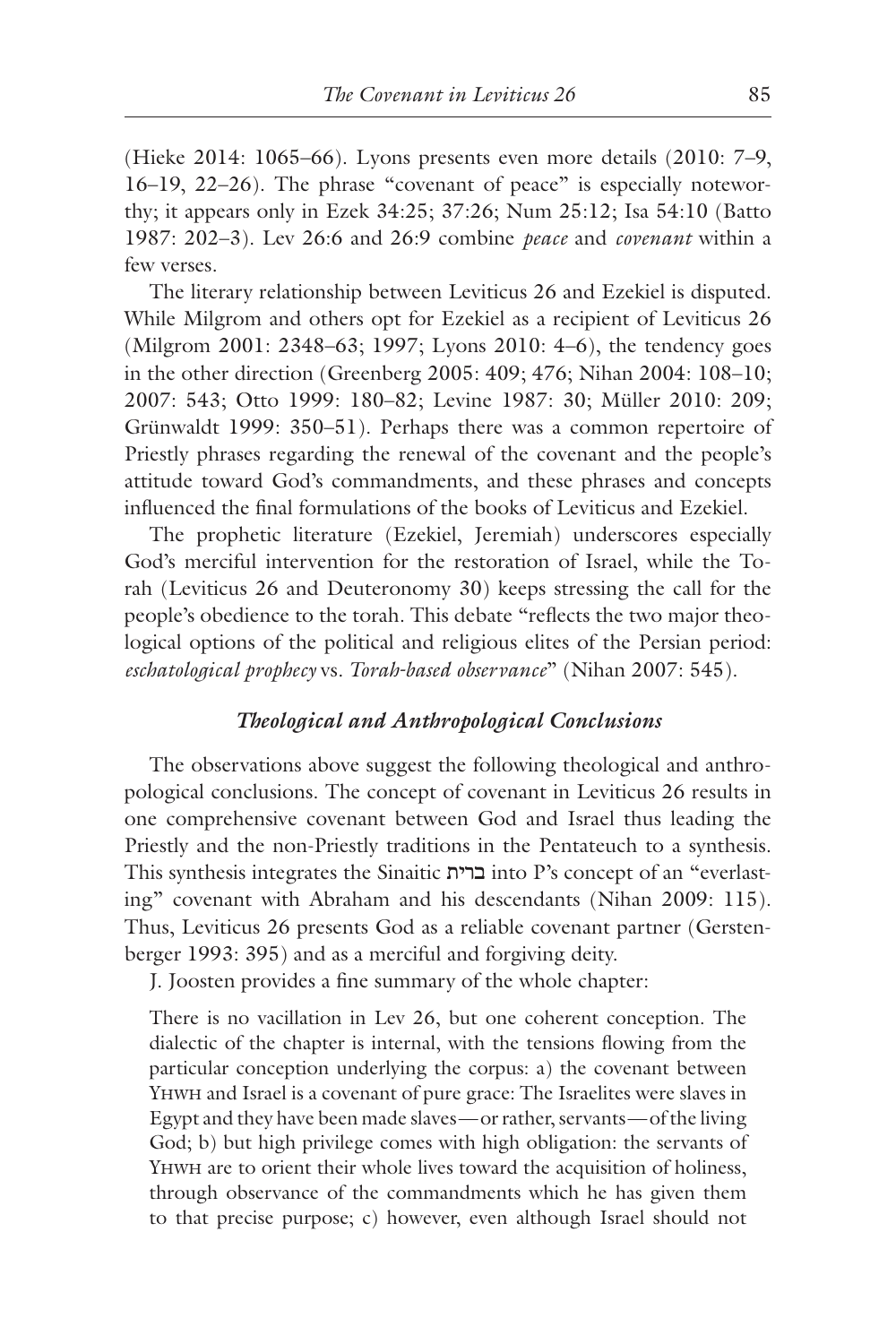honour their obligation, thus inviting the complete disintegration of the arrangement instituted at the Exodus: destruction of the sanctuary and exile from the land—even then, the bond between YHWH and Israel will perdure: by right they are his slaves; only by exterminating them could Yhwh do away with the covenant, and this he will not, out of faithfulness to the patriarchs, and for fear of the enemy's scorn. He will remember the covenant of the Exodus so as to be their God. (1998: 164).

As Israel is freed from the land of Egypt *in the sight of all nations* (26:45), Israel represents an anthropological paradigm: all human beings are summoned to a life according to God's ethical demands in order to gain a life of prosperity and peace. As human beings experience their failure in following God's commandments and suffer the severe consequences, God will answer confession and repentance by granting a new beginning ("remembering the covenant"). Thus, God's mercy does not suspend the ethical responsibility of the human beings; their actions do not become irrelevant. However, punishment will not be God's last word; it is the covenant that lets God's love prevail against his vengeance.

#### *Bibliography*

Álvarez Valdés, A.

2003 Levítico 26: Una síntesis de alianzas como clave de lectura. *Estudios Biblicos* 61: 155–81.

Barrick, W. D.

- 2005 The Eschatological Significance of Leviticus 26. *The Master's Seminary Journal* 16: 95–126.
- 2010 Inter-covenantal Truth and Relevance: Leviticus 26 and the Biblical Covenants. *The Master's Seminary Journal* 21: 81–102.

Batto, B.

1987 The Covenant of Peace: A Neglected Ancient Near Eastern Motif. *Catholic Biblical Quarterly* 49: 187–211.

Baumgart, N. C.

- 1999 Überkommene Traditionen neu aufgearbeitet und angeeignet: Lev 26, 3–45. Das Heiligkeitsgesetz in Exil und Diaspora. *Biblische Zeitschrift* 43: 1–25.
- Bautch, R. J.
	- 2003 *Developments in Genre between Post-Exilic Penitential Prayers and the Psalms of Communal Lament*. Society of Biblical Literature Academia Biblica 7. Atlanta: Society of Biblical Literature.
	- 2009 An Appraisal of Abraham's Role in Postexilic Covenants. *Catholic Biblical Quarterly* 71: 42–63.

Boda, M. J.

1999 *Praying the Tradition: The Origin and Use of Tradition in Nehemiah* 9. Beihefte zur Zeitschrift für die alttestamentliche Wissenschaft 277. Berlin: de Gruyter.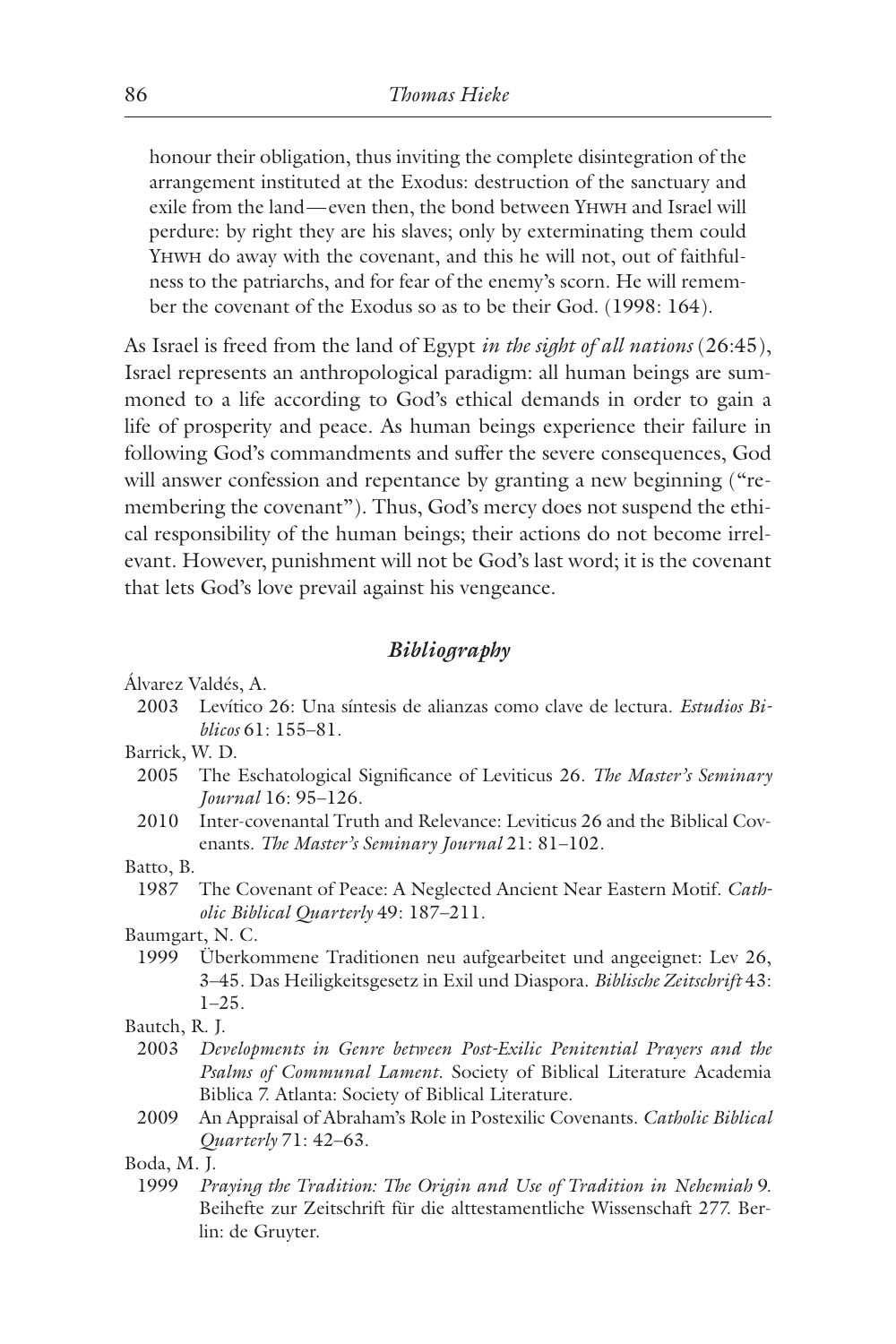2001 From Complaint to Contrition: Peering through the Liturgical Window of Jer 14,1–15,4. *Zeitschrift für die alttestamentliche Wissenschaft* 113: 186–97.

Cholewiński, A.

1976 *Heiligkeitsgesetz und Deuteronomium: Eine vergleichende Studie.* Analecta biblica 66. Rome: Pontifical Biblical Institute.

Gerstenberger, E. S.

- 1993 *Das 3. Buch Mose. Leviticus.* Das Alte Testament Deutsch 6. Göttingen: Vandenhoeck & Ruprecht.
- Greenberg, M.
- 2005 *Ezechiel 21–37.* Herders theologischer Kommentar zum Alten Testament. Freiburg: Herder.
- Groß, W.
	- 1997 "Rezeption" in Ex 31,12–17 und Lev 26,39–45. Sprachliche Formen und theologisch-kompositionelle Leistung. Pp. 45–64 in *Rezeption und Auslegung im Alten Testament und seinem Umfeld*, ed. R. G. Kratz and T. Krüger. Orbis biblicus et orientalis 153. Freiburg: Universitätsverlag / Göttingen: Vandenhoeck & Ruprecht.
- Grünwaldt, K.
	- 1999 *Das Heiligkeitsgesetz Leviticus 17–20*: Ursprüngliche Gestalt, Tradition und Theologie. Berlin: de Gruyter.
- Halvorson-Taylor, M. A.
	- 2011 *Enduring Exile: The Metaphorization of Exile in the Hebrew Bible.* Vetus Testamentum Supplement 141. Leiden: Brill.
- Hieke, T.
	- 2014 *Levitikus 16–27*. Herders theologischer Kommentar zum Alten Testament. Freiburg: Herder.
- Joosten, J.
	- 1996 *People and Land in the Holiness Code: An Exegetical Study of the Ideational Framework of the Law in Leviticus 17–26*. Vetus Testamentum Supplement 67. Leiden: Brill.
	- 1998 Covenant Theology in the Holiness Code. *Zeitschrift für altorientalische und biblische Rechtsgeschichte* 4: 145–64.

Kessler, J.

- 2010 Images of Exile: Representations of the "Exile" and "Empty Land" in the Sixth to Fourth Century B.C.E. Yehudite Literature. Pp. 309–51 in *The Concept of Exile in Ancient Israel and its Historical Contexts*, ed. E. Ben Zvi and C. Levin. Beihefte zur Zeitschrift für die alttestamentliche Wissenschaft 404. Berlin: de Gruyter.
- Korpel, M. C. A.
	- 1993 The Epilogue to the Holiness Code. Pp. 123–150 in *Verse in Ancient Near Eastern Prose*, ed. J. C. Moor et al. Alter Orient und Altes Testament 42. Neukirchen-Vluyn: Neukirchener Verlag.
- Levine, B. A.
	- 1987 The Epilogue to the Holiness Code: A Priestly Statement on the Destiny of Israel. Pp. 9–34 in *Judaic Perspectives on Ancient Israel*, ed. J. Neusner, B. A. Levine, and E. S. Frerichs. Philadelphia: Fortress.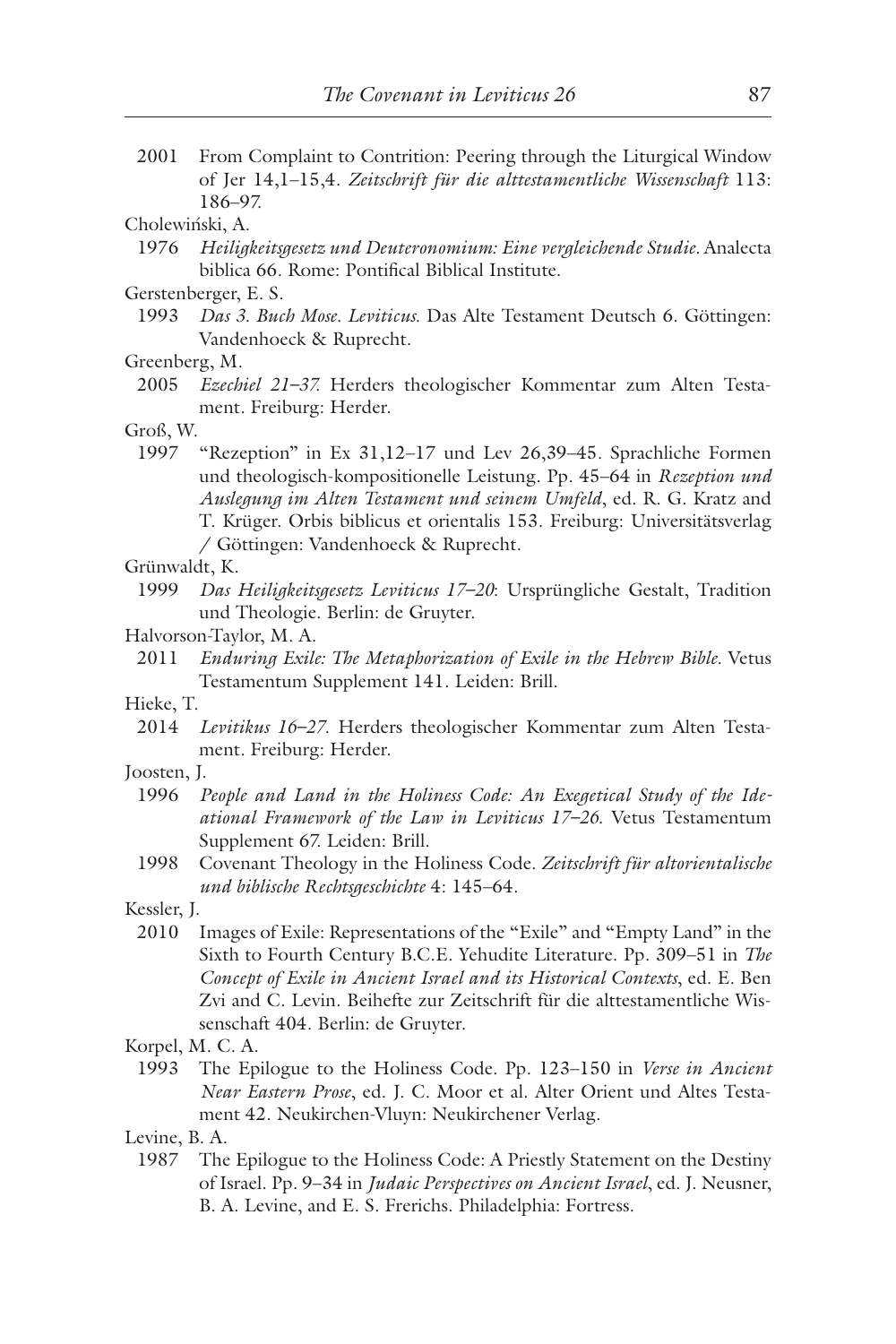- 1989 Leviticus. Jewish Publication Society Torah Commentary Series. Philadelphia: Jewish Publication Society.
- Lipiński, E.
	- 1994 Studies in Aramaic Inscriptions and Onomastics. Orientalia lovaniensia analecta 57. Leuven: Peeters.
- Lyons, M. A.
	- 2010 Transformation of Law. Ezekiel's Use of the Holiness Code (Leviticus 17–26). Pp. 1–32 in *Transforming Visions: Transformations of Text, Tradition, and Theology in Ezekiel*, ed. W. A. Tooman and M. A. Lyons. Princeton Theological Monograph Series 127. Eugene, OR: Pickwick.
- Milgrom, Jacob
	- 1997 Leviticus 26 and Ezekiel. Pp. 57–62 in *The Quest for Context and Meaning. Studies in Biblical Intertextuality in Honor of James A. Sanders*, ed. C. A. Evans and S. Talmon. Biblical Interpretation Series 28. Leiden: Brill.
	- 2001 *Leviticus 23–27*. Anchor Bible 3B. New York: Doubleday.
	- 2004 Covenants: The Sinaitic and Patriarchal Covenants in the Holiness Code (Leviticus 17–27). Pp. 91–101 in *Sefer Moshe. The Moshe Weinfeld Jubilee Volume*, ed. C. Cohen, A. Hurvitz, and S. M. Paul. Winona Lake, IN: Eisenbrauns.
- Müller, R.
	- 2010 A Prophetic View of the Exile in the Holiness Code: Literary Growth and Tradition History in Leviticus 26. Pp. 207–28 in *The Concept of Exile in Ancient Israel and its Historical Contexts*, ed. E. Ben Zvi and C. Levin. Beihefte zur Zeitschrift für die alttestamentliche Wissenschaft 404. Berlin: de Gruyter.
- Nihan, C.
- 2004 The Holiness Code between D and P: Some Comments on the Function and Significance of Leviticus 17–26 in the Composition of the Torah. Pp. 81–122 in *Das Deuteronomium zwischen Pentateuch und deuteronomistischem Geschichtswerk*, ed. E. Otto and R. Achenbach. Forschungen zur Religion und Literatur des Alten und Neuen Testaments 206. Göttingen: Vandenhoeck & Ruprecht.
- 2007 From Priestly Torah to Pentateuch: A Study in the Composition of the Book of Leviticus. Forschungen zum Alten Testament 2/25. Tübingen: Mohr Siebeck.
- 2009 The Priestly Covenant, Its Reinterpretations, and the Composition of "P." Pp. 87–134 in *The Strata of the Priestly Writings. Contemporary Debate and Future Directions*, ed. S. Shectman and J. S. Baden. Abhandlungen zur Theologie des Alten und Neuen Testaments 95. Zürich: Theologischer Verlag.
- Otto, E.
	- 1999 Innerbiblische Exegese im Heiligkeitsgesetz Levitikus 17–26. Pp. 125– 96 in *Levitikus als Buch*, ed. H.-J. Fabry and H.-W. Jüngling. Bonner biblische Beiträge 119. Berlin: Philo.

2000 *Hammurabi's Laws: Text, Translation and Glossary*. Biblical Seminar 73. Sheffield: JSOT Press.

Richardson, M. E. J.